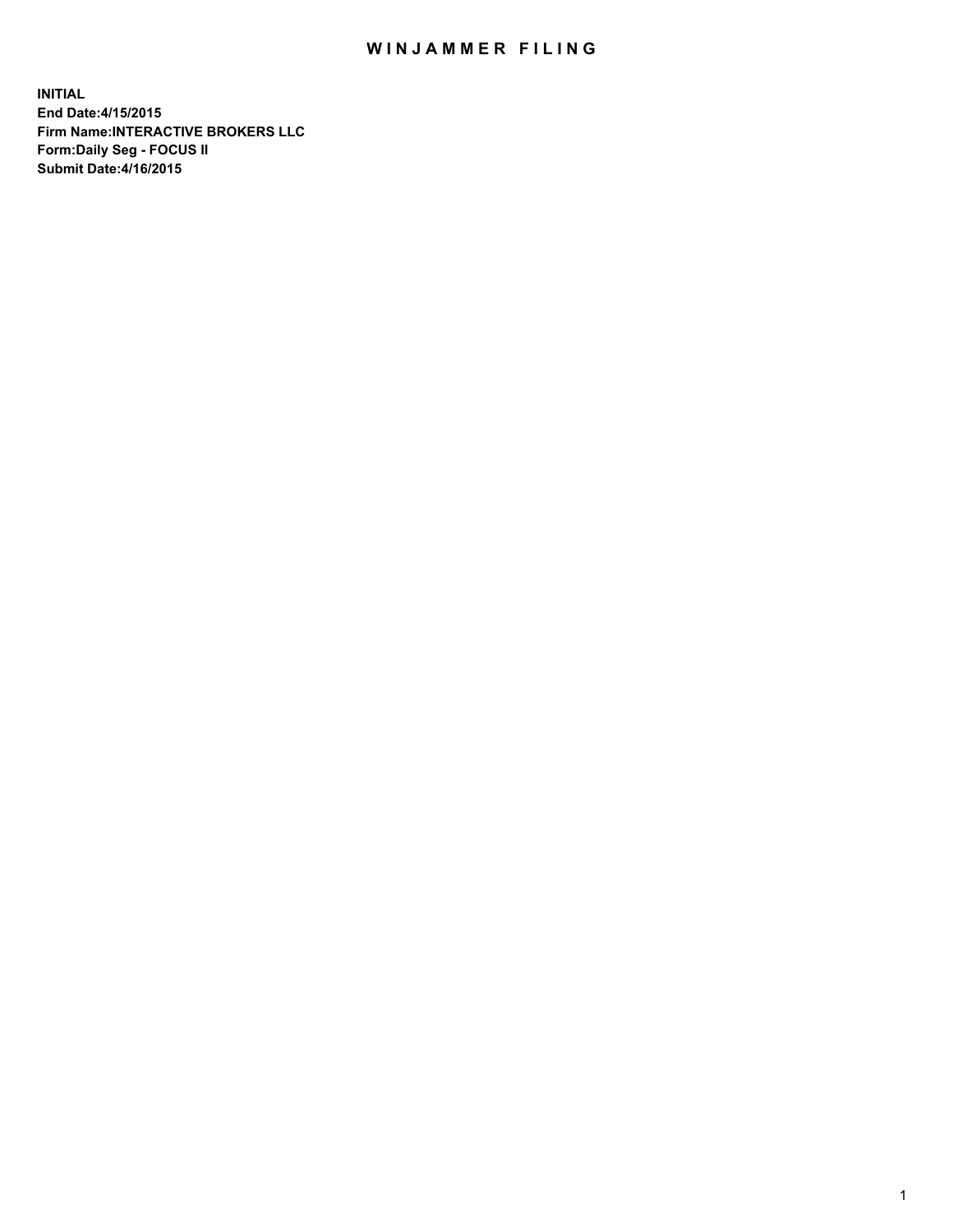## **INITIAL End Date:4/15/2015 Firm Name:INTERACTIVE BROKERS LLC Form:Daily Seg - FOCUS II Submit Date:4/16/2015 Daily Segregation - Cover Page**

| Name of Company<br><b>Contact Name</b><br><b>Contact Phone Number</b><br><b>Contact Email Address</b>                                                                                                                                                                                                                          | <b>INTERACTIVE BROKERS LLC</b><br><b>Michael Ellman</b><br>203-422-8926<br>mellman@interactivebrokers.co<br>$m$ |
|--------------------------------------------------------------------------------------------------------------------------------------------------------------------------------------------------------------------------------------------------------------------------------------------------------------------------------|-----------------------------------------------------------------------------------------------------------------|
| FCM's Customer Segregated Funds Residual Interest Target (choose one):<br>a. Minimum dollar amount: ; or<br>b. Minimum percentage of customer segregated funds required:% ; or<br>c. Dollar amount range between: and; or<br>d. Percentage range of customer segregated funds required between:% and%.                         | $\overline{\mathbf{0}}$<br>0<br>155,000,000 245,000,000<br>0 <sub>0</sub>                                       |
| FCM's Customer Secured Amount Funds Residual Interest Target (choose one):<br>a. Minimum dollar amount: ; or<br>b. Minimum percentage of customer secured funds required:% ; or<br>c. Dollar amount range between: and; or<br>d. Percentage range of customer secured funds required between:% and%.                           | $\overline{\mathbf{0}}$<br>0<br>80,000,000 120,000,000<br>0 <sub>0</sub>                                        |
| FCM's Cleared Swaps Customer Collateral Residual Interest Target (choose one):<br>a. Minimum dollar amount: ; or<br>b. Minimum percentage of cleared swaps customer collateral required:% ; or<br>c. Dollar amount range between: and; or<br>d. Percentage range of cleared swaps customer collateral required between:% and%. | $\overline{\mathbf{0}}$<br>$\underline{\mathbf{0}}$<br>0 <sub>0</sub><br>0 <sub>0</sub>                         |
| Current ANC:on<br><b>Broker Dealer Minimum</b><br>Debit/Deficit - CustomersCurrent AmountGross Amount<br>Domestic Debit/Deficit                                                                                                                                                                                                | 2,569,990,933 15-APR-2015<br>293,103,424<br>3,114,314                                                           |
| Foreign Debit/Deficit<br>Debit/Deficit - Non CustomersCurrent AmountGross Amount<br>Domestic Debit/Deficit<br>Foreign Debit/Deficit<br>Proprietary Profit/Loss<br>Domestic Profit/Loss                                                                                                                                         | 6,314,3270<br>0 <sub>0</sub><br>0 <sub>0</sub><br>$\overline{\mathbf{0}}$                                       |
| Foreign Profit/Loss<br>Proprietary Open Trade Equity<br>Domestic OTE<br>Foreign OTE<br><b>SPAN</b><br><b>Customer SPAN Calculation</b>                                                                                                                                                                                         | $\overline{\mathbf{0}}$<br>$\underline{\mathbf{0}}$<br><u>0</u><br>1,457,245,702                                |
| Non-Customer SPAN Calcualation<br><b>Proprietary Capital Charges</b><br>Minimum Dollar Amount Requirement<br>Other NFA Dollar Amount Requirement                                                                                                                                                                               | 19,805,010<br><u>0</u><br>20,000,000 [7465]<br>22,523,401 [7475]                                                |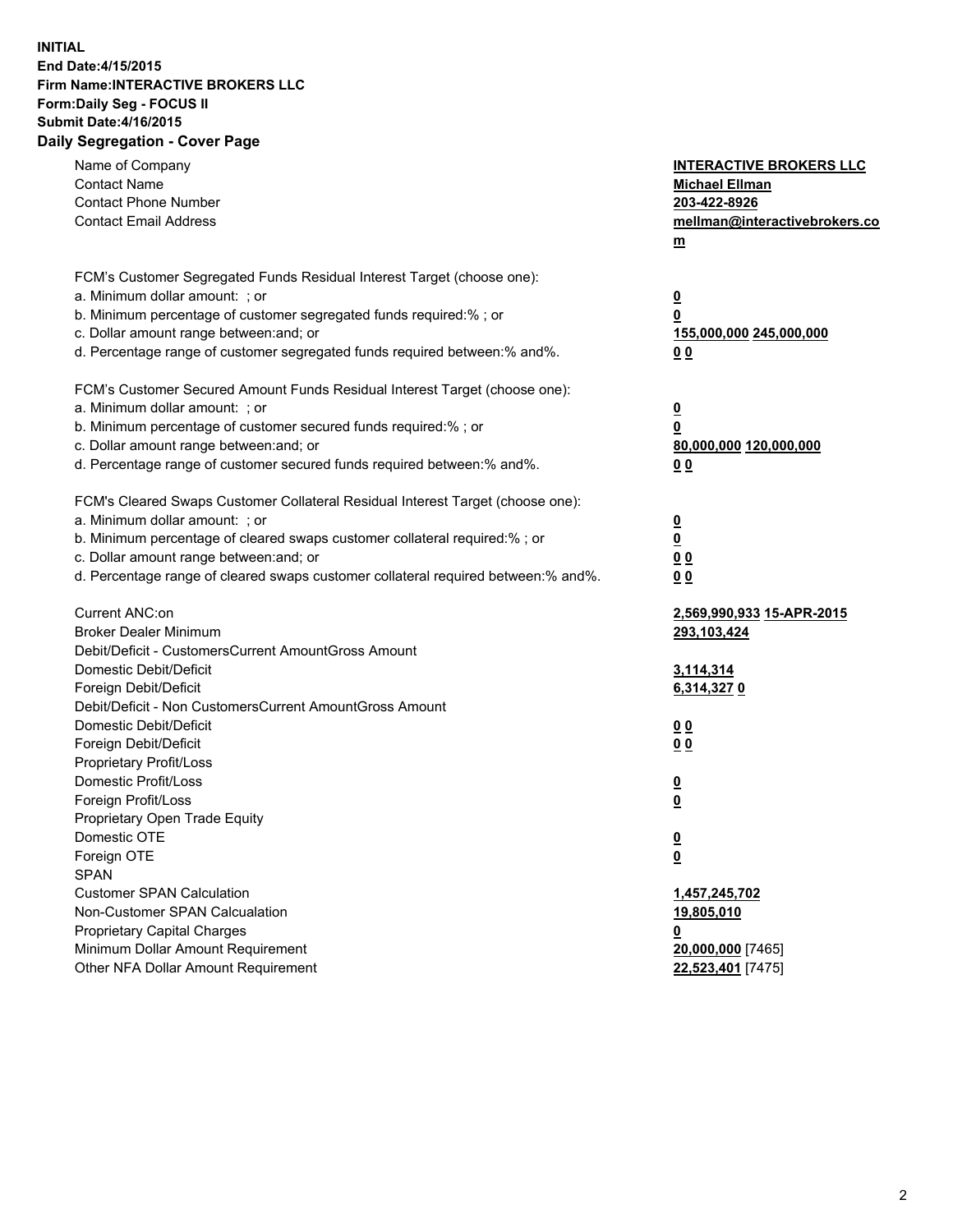## **INITIAL End Date:4/15/2015 Firm Name:INTERACTIVE BROKERS LLC Form:Daily Seg - FOCUS II Submit Date:4/16/2015 Daily Segregation - Secured Amounts**

|     | Dany Ocgregation - Oceanea Annoanta                                                                        |                                   |
|-----|------------------------------------------------------------------------------------------------------------|-----------------------------------|
|     | Foreign Futures and Foreign Options Secured Amounts                                                        |                                   |
|     | Amount required to be set aside pursuant to law, rule or regulation of a foreign                           | $0$ [7305]                        |
|     | government or a rule of a self-regulatory organization authorized thereunder                               |                                   |
| 1.  | Net ledger balance - Foreign Futures and Foreign Option Trading - All Customers                            |                                   |
|     | A. Cash                                                                                                    | 414,532,734 [7315]                |
|     | B. Securities (at market)                                                                                  | $0$ [7317]                        |
| 2.  | Net unrealized profit (loss) in open futures contracts traded on a foreign board of trade                  | 185,688,608 [7325]                |
| 3.  | Exchange traded options                                                                                    |                                   |
|     | a. Market value of open option contracts purchased on a foreign board of trade                             | <u>123,289</u> [7335]             |
|     | b. Market value of open contracts granted (sold) on a foreign board of trade                               | -56,519 [7337]                    |
| 4.  | Net equity (deficit) (add lines 1.2. and 3.)                                                               | 600,288,112 [7345]                |
| 5.  | Account liquidating to a deficit and account with a debit balances - gross amount                          | 6,314,327 [7351]                  |
|     | Less: amount offset by customer owned securities                                                           | 0 [7352] 6,314,327 [7354]         |
| 6.  | Amount required to be set aside as the secured amount - Net Liquidating Equity                             | 606,602,439 [7355]                |
|     | Method (add lines 4 and 5)                                                                                 |                                   |
| 7.  | Greater of amount required to be set aside pursuant to foreign jurisdiction (above) or line                | 606,602,439 [7360]                |
|     | 6.                                                                                                         |                                   |
|     | FUNDS DEPOSITED IN SEPARATE REGULATION 30.7 ACCOUNTS                                                       |                                   |
| 1.  | Cash in banks                                                                                              |                                   |
|     | A. Banks located in the United States                                                                      | 68,498,988 [7500]                 |
|     | B. Other banks qualified under Regulation 30.7                                                             | 0 [7520] 68,498,988 [7530]        |
| 2.  | Securities                                                                                                 |                                   |
|     | A. In safekeeping with banks located in the United States                                                  | 363,746,698 [7540]                |
|     | B. In safekeeping with other banks qualified under Regulation 30.7                                         | 0 [7560] 363,746,698 [7570]       |
| 3.  | Equities with registered futures commission merchants                                                      |                                   |
|     | A. Cash                                                                                                    | $0$ [7580]                        |
|     | <b>B.</b> Securities                                                                                       | $0$ [7590]                        |
|     | C. Unrealized gain (loss) on open futures contracts                                                        | $0$ [7600]                        |
|     | D. Value of long option contracts                                                                          | $0$ [7610]                        |
|     | E. Value of short option contracts                                                                         | 0 [7615] 0 [7620]                 |
| 4.  | Amounts held by clearing organizations of foreign boards of trade                                          |                                   |
|     | A. Cash                                                                                                    | $0$ [7640]                        |
|     | <b>B.</b> Securities                                                                                       | $0$ [7650]                        |
|     | C. Amount due to (from) clearing organization - daily variation                                            | $0$ [7660]                        |
|     | D. Value of long option contracts                                                                          | $0$ [7670]                        |
|     | E. Value of short option contracts                                                                         | 0 [7675] 0 [7680]                 |
| 5.  | Amounts held by members of foreign boards of trade                                                         |                                   |
|     | A. Cash                                                                                                    | 283,889,856 [7700]                |
|     | <b>B.</b> Securities                                                                                       | $0$ [7710]                        |
|     | C. Unrealized gain (loss) on open futures contracts                                                        | 29,259,545 [7720]                 |
|     | D. Value of long option contracts                                                                          | 123,302 [7730]                    |
|     | E. Value of short option contracts                                                                         | -56,522 [7735] 313,216,181 [7740] |
| 6.  | Amounts with other depositories designated by a foreign board of trade                                     | 0 [7760]                          |
| 7.  | Segregated funds on hand                                                                                   | $0$ [7765]                        |
| 8.  | Total funds in separate section 30.7 accounts                                                              | 745,461,867 [7770]                |
| 9.  | Excess (deficiency) Set Aside for Secured Amount (subtract line 7 Secured Statement<br>Page 1 from Line 8) | 138,859,428 [7380]                |
| 10. | Management Target Amount for Excess funds in separate section 30.7 accounts                                | 80,000,000 [7780]                 |
| 11. | Excess (deficiency) funds in separate 30.7 accounts over (under) Management Target                         | 58,859,428 [7785]                 |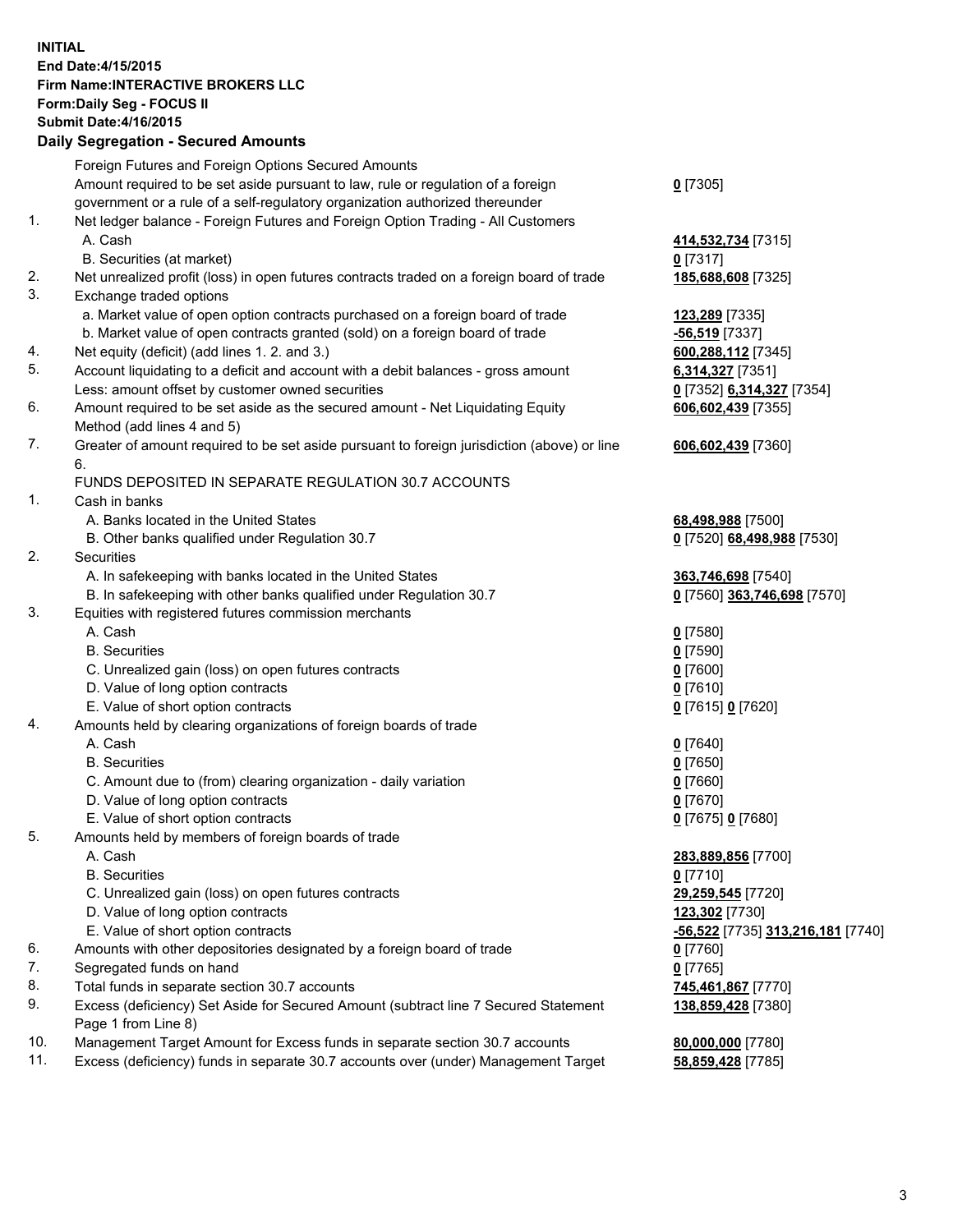**INITIAL End Date:4/15/2015 Firm Name:INTERACTIVE BROKERS LLC Form:Daily Seg - FOCUS II Submit Date:4/16/2015 Daily Segregation - Segregation Statement** SEGREGATION REQUIREMENTS(Section 4d(2) of the CEAct) 1. Net ledger balance A. Cash **2,548,230,171** [7010] B. Securities (at market) **0** [7020] 2. Net unrealized profit (loss) in open futures contracts traded on a contract market **-34,200,492** [7030] 3. Exchange traded options A. Add market value of open option contracts purchased on a contract market **98,045,845** [7032] B. Deduct market value of open option contracts granted (sold) on a contract market **-169,895,132** [7033] 4. Net equity (deficit) (add lines 1, 2 and 3) **2,442,180,392** [7040] 5. Accounts liquidating to a deficit and accounts with debit balances - gross amount **3,114,314** [7045] Less: amount offset by customer securities **0** [7047] **3,114,314** [7050] 6. Amount required to be segregated (add lines 4 and 5) **2,445,294,706** [7060] FUNDS IN SEGREGATED ACCOUNTS 7. Deposited in segregated funds bank accounts A. Cash **308,478,318** [7070] B. Securities representing investments of customers' funds (at market) **1,484,770,410** [7080] C. Securities held for particular customers or option customers in lieu of cash (at market) **0** [7090] 8. Margins on deposit with derivatives clearing organizations of contract markets A. Cash **13,377,301** [7100] B. Securities representing investments of customers' funds (at market) **102,322,954** [7110] C. Securities held for particular customers or option customers in lieu of cash (at market) **0** [7120] 9. Net settlement from (to) derivatives clearing organizations of contract markets **1,236,171** [7130] 10. Exchange traded options A. Value of open long option contracts **2,342,987** [7132] B. Value of open short option contracts **-5,648,469** [7133] 11. Net equities with other FCMs A. Net liquidating equity **-65,145,132** [7140] B. Securities representing investments of customers' funds (at market) **798,662,501** [7160] C. Securities held for particular customers or option customers in lieu of cash (at market) **0** [7170] 12. Segregated funds on hand **0** [7150] 13. Total amount in segregation (add lines 7 through 12) **2,640,397,041** [7180] 14. Excess (deficiency) funds in segregation (subtract line 6 from line 13) **195,102,335** [7190] 15. Management Target Amount for Excess funds in segregation **155,000,000** [7194]

16. Excess (deficiency) funds in segregation over (under) Management Target Amount Excess

**40,102,335** [7198]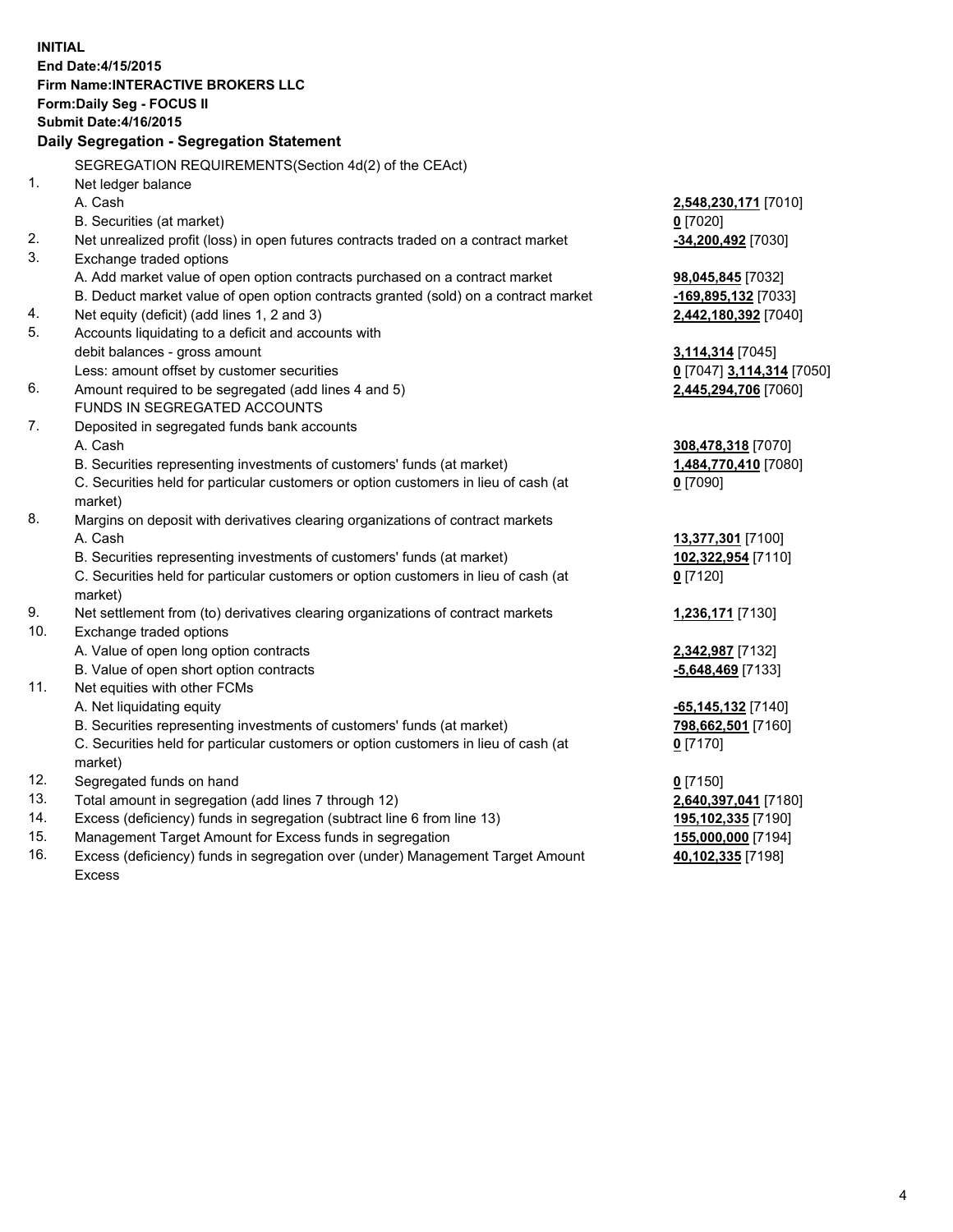## **INITIAL End Date:4/15/2015 Firm Name:INTERACTIVE BROKERS LLC Form:Daily Seg - FOCUS II Submit Date:4/16/2015 Daily Segregation - Supplemental**

| $\blacksquare$           | Total gross margin deficiencies - Segregated Funds Origin                              | 453,449 [9100] |
|--------------------------|----------------------------------------------------------------------------------------|----------------|
| $\blacksquare$           | Total gross margin deficiencies - Secured Funds Origin                                 | 116,273 [9101] |
| $\blacksquare$           | Total gross margin deficiencies - Cleared Swaps Customer Collateral Funds Origin       | $0$ [9102]     |
| $\blacksquare$           | Total gross margin deficiencies - Noncustomer and Proprietary Accounts Origin          | 0 [9103]       |
| $\blacksquare$           | Total number of accounts contributing to total gross margin deficiencies - Segregated  | 12 [9104]      |
|                          | <b>Funds Origin</b>                                                                    |                |
| $\blacksquare$           | Total number of accounts contributing to total gross margin deficiencies - Secured     | 2 [9105]       |
|                          | Funds Origin                                                                           |                |
| $\overline{\phantom{a}}$ | Total number of accounts contributing to the total gross margin deficiencies - Cleared | $0$ [9106]     |
|                          | Swaps Customer Collateral Funds Origin                                                 |                |
| $\blacksquare$           | Total number of accounts contributing to the total gross margin deficiencies -         | $0$ [9107]     |
|                          | Noncustomer and Proprietary Accounts Origin                                            |                |
| $\blacksquare$           | Upload a copy of the firm's daily margin report the FCM uses to issue margin calls     |                |
|                          | which corresponds with the reporting date.                                             |                |

04.15.2015 Commodity Margin Deficiency Report.xls